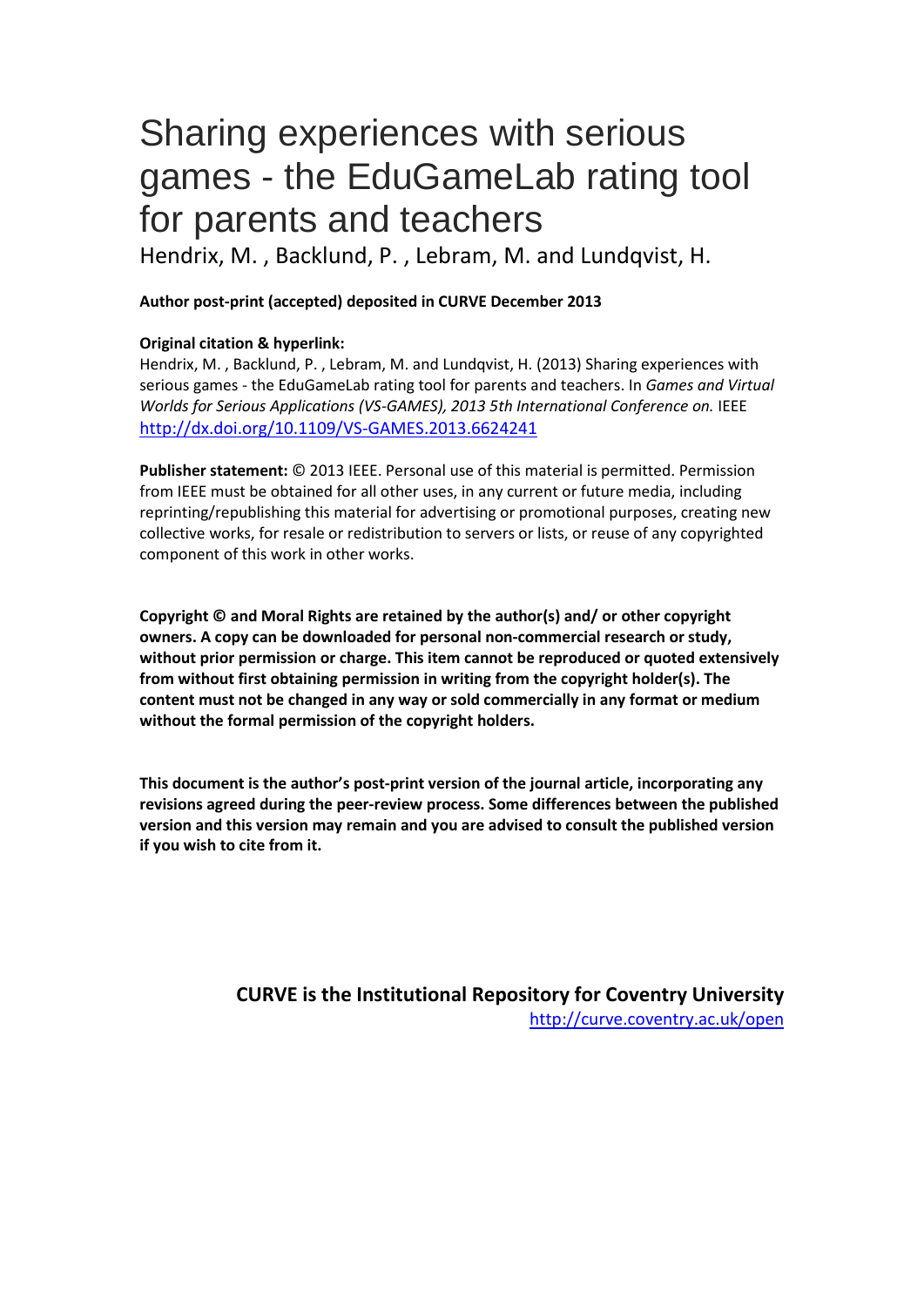# Sharing Experiences with Serious Games

The EduGameLab rating tool for parents and teachers

Maurice Hendrix Serious Games Institute Coventry University Coventry, UK maurice.hendrix@coventry.ac.uk

*Abstract***— Computer games have been recognized for their educational potential for some time now and the number of educational games available has steadily increased in recent years. As the number of educational games available increases, serious games are starting to face a similar dilemma to other types of educational resources: how can educators or parents easily find the most relevant games and share their experiences from using these games? To this end, the EduGameLab project has developed a tool for sharing experiences about educational games among educators and parents. The development of this tool was based on a metadata schema for formally describing serious games and experiences with these games. In this paper we report on the development of this tool, revisit and refine the metadata schema based on our experiences and evaluate the usability and usefulness of the tool based on feedback gathered at practical workshops with educators.** 

#### *Keywords—games; education; metadata; rating; sharing*

#### I. INTRODUCTION

The use of computer games in education has grown over the years and the potential of educational games to enhance efficacy [1] and motivation [2] over traditional learning methods is increasingly being recognized [3]. Educational computer games differ from traditional learning methods in that they often combine high fidelity audio or video with elements of game play. This can offer a more immersive learning experience that provides even higher levels of engagement and direct feedback. However, it also means that educational games often contain multiple learning objectives and that it is very difficult if not impossible to take them apart in easily manageable blocks of learning content. This, combined with the growing number of games, makes it more challenging for educators to determine which game to use in their teaching. At the same time parents who may want to introduce an educational game to their children are also faced with a large number of games but no easy way to find and compare the ones relevant to their child. Various standards have been established for describing more traditional educational content [4], and there is a movement towards describing learning content as learning objects [5], which contain one single learning objective. However these standards do not effectively describe educational games, as they lack both key technical aspects, such as the platform, as well as key Per Backlund, Mikael Lebram, Henrik Lundqvist Interaction Lab University of Skövde Skövde, Sweden {per.backlund, mikael.lebram}@his.se, a08henlu@student.his.se

descriptive aspects of games, such as the intended age group or game genre. In order to remedy this situation, we have previously introduced a metadata schema for describing serious games [6], for integration with the IEEE LOM (see http://ltsc.ieee.org/wg12/files/LOM\_1484\_12\_1\_v1\_Final\_Dra ft.pdf) standard. After the development of this metadata schema, we realized that since games often combine multiple learning objectives they can be used in various different situations with diverse purposes, for example with different groups of learners or even to teach different topics. Hence it was necessary to include descriptions of experiences of using these games in particular contexts in the metadata schema. This led to the development of the EduGameLab tool for sharing experiences of educational game use.

This paper is organized as follows. Section II briefly introduces the concept of serious games. Section III introduces an update metadata schema that our tool is based on and discusses the process of searching through a large set of games described in it. Section IV details the development of this serious games experiences sharing tool. Section V outlines the results of a preliminary evaluation conducted at workshops for teachers in France and the improvements we made as a result of this evaluation. The section also outlines how we plan to further develop the tool to address the feedback. Finally section VI concludes and outlines our future plans.

#### II. BACKGROUND

The term *serious games*, was defined by Zyda [7] as: "...a mental contest, played with a computer in accordance with specific rules, that uses entertainment to further government or corporate training, education, health, public policy, and strategic communication objectives." There are many studies about the use of serious games and their effectiveness in formal education. In a structured literature review, also presented at this conference, we identified 99 articles published between 2002 and 2012 and many more games have been developed commercially without scientific studies. Hence there is a clear need for an easy way to find the most relevant games as no individual teacher will be able to review all serious games. There is a clear trend towards a few popular topics such as mathematics, natural sciences, language learning, higher skills, behavioural change, computing, geography and surgery.

This work is fully supported by the European Commission under EduGameLab (grant 511640-LLP-1-2010-1-FR-KA3-KA3MP)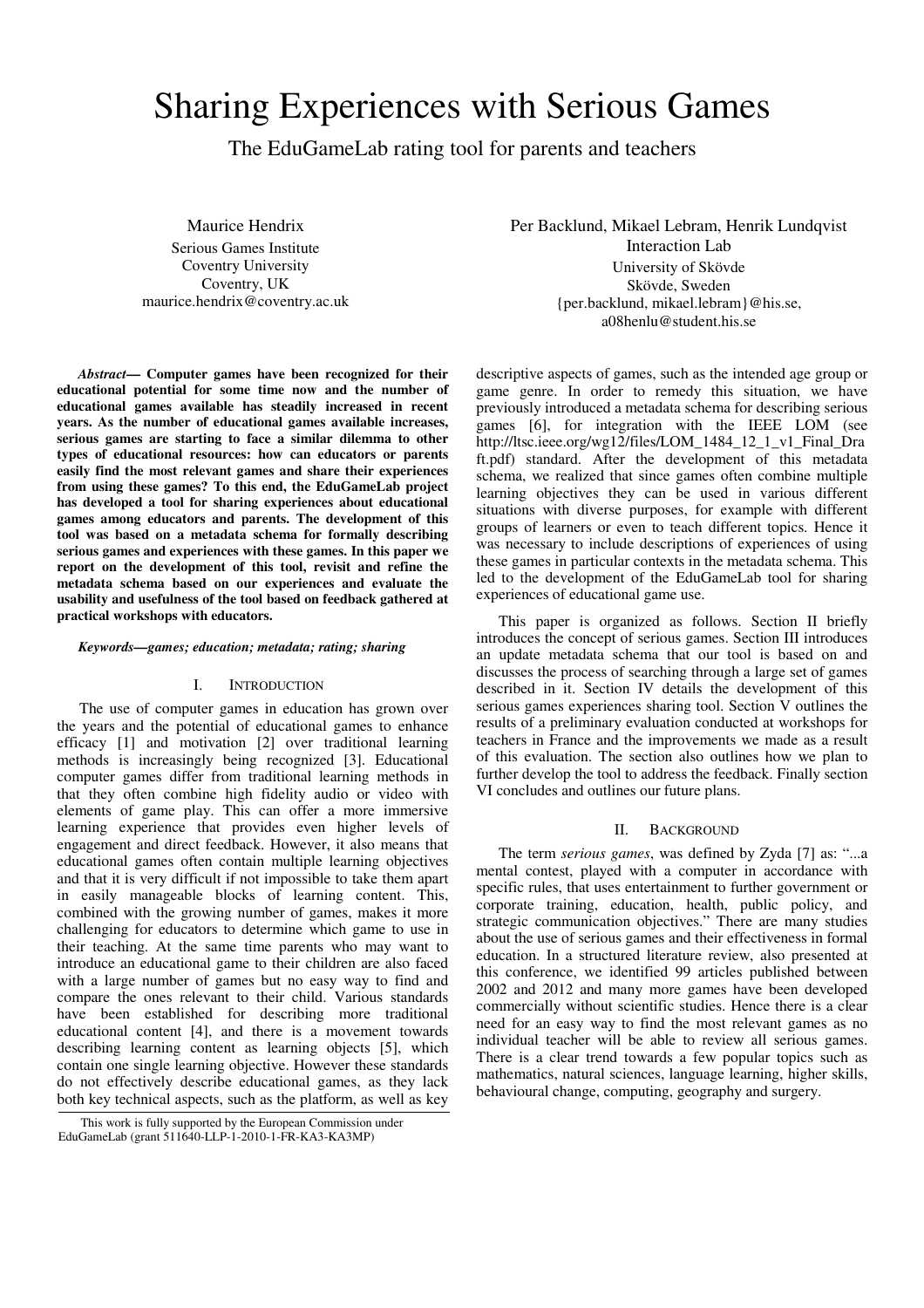An important aspect of sharing experiences in any system is the ability for other people to be able to find the information. To this end, it becomes necessary to consider how an educator (a teacher, or a parent), might be able to search for a serious game in a shared experiences tool [8].

#### III. UPDATED METADATA SCHEMA

In our previous work, we introduced a metadata schema for serious games [6], that contains descriptive information and reviews for sharing practical experiences with games. The experience of building the tool, as well as the observations on how a teacher or parent might search for a serious game, has made it necessary to update the metadata schema. In the tables I and II, we present our updated metadata schema, highlighting the fields that have changed in bold.

| TABLE L | UPDATED METADATA SCHEMA FOR SERIOUS GAMES |  |
|---------|-------------------------------------------|--|
|---------|-------------------------------------------|--|

| Field          | <b>Type</b> | Multi-plicity    |                                            | <b>Content</b>                          |  |
|----------------|-------------|------------------|--------------------------------------------|-----------------------------------------|--|
| Game           | Text        | 1                |                                            | Name of the developer/publisher of the  |  |
| developer      |             |                  | game                                       |                                         |  |
| Sponsor        | Text        | $\ast$           | Name of the institution who                |                                         |  |
|                |             |                  | commissioned/sponsored the game            |                                         |  |
| Age group      | $2$ non-    | 1                | Intended age group. Specified by a         |                                         |  |
|                | negative    |                  | lowe and higher age (e.g. 12 and 14        |                                         |  |
|                | numbers     |                  | represents 12-14 years old)                |                                         |  |
| Language       | Text        | $+$ <sup>a</sup> |                                            | Languages (ISO 639-1 2 letter codes)    |  |
| <b>Advised</b> | Enum        | 1                | None, Beginners, Moderate,                 |                                         |  |
| gaming         |             |                  |                                            | <b>Experienced</b> , Experts            |  |
| experience     |             |                  |                                            |                                         |  |
| Learning       | Complex     | $+$ <sub>p</sub> |                                            | Combination of subject & content type   |  |
| objectives     |             |                  | $(1 \text{ of})$ :                         |                                         |  |
|                |             |                  |                                            | • Learning/self assesment               |  |
|                |             |                  |                                            | • Applying Concepts/Rules)              |  |
|                |             |                  |                                            | • Decision-making                       |  |
|                |             |                  |                                            | • Sensorial/dexterous knowledge         |  |
|                |             |                  |                                            | • Factual knowledge                     |  |
|                |             |                  | • Social Interaction/values/cultures       |                                         |  |
| Game genre     | Enum        | $+$              | The genre of games: (Action shooter,       |                                         |  |
|                |             |                  |                                            | action-adventure, adventure, role-      |  |
|                |             |                  |                                            | playing, construction and management    |  |
|                |             |                  | simulation, life simulation, vehicle       |                                         |  |
|                |             |                  | simulation, simulation, strategy, music,   |                                         |  |
|                |             |                  | exercise/ training, sports game)           |                                         |  |
| Type of        | Enum        | $+$              | Virtual world, $3rd$ person, $1st$ person, |                                         |  |
| game           |             |                  | board game, turn-based, card, other        |                                         |  |
| Technical      | Enum        | $+$              | E.g., PC, Mac, iPhone, Android,            |                                         |  |
| platform       |             |                  | Playstation3, Wii etc                      |                                         |  |
| Platform type  | Enum        | $\ddot{}$        | (Pc, Console, Mobile, Other)               |                                         |  |
| Multi player   | $E$ num     | $+$              |                                            | Online, single player, multi player     |  |
| capacity       |             |                  |                                            |                                         |  |
| Performance    | Enum        | $+$              |                                            | E.g., In game score, time, completion,  |  |
| indicators     |             |                  | appreciation, success, failures            |                                         |  |
| PEGI rating    | Enum        | [0.1)            |                                            | PEGI rating, only if official rating is |  |
|                |             |                  |                                            | available: (3,7,12,16,18)               |  |
| <b>PEGI</b>    | Enum        | жC               |                                            | PEGI rating, only if official rating is |  |
| reasoning      |             |                  | available: (Bad Language,                  |                                         |  |
|                |             |                  |                                            | Discrimination, Drugs, Fear,            |  |
|                |             |                  |                                            | Gambling, Sex, Violence, Online play)   |  |
| <b>Links</b>   | Text        | $\ast$           | URLs                                       |                                         |  |
| Review         | Complex     | $\ast$           | See table II                               |                                         |  |

 $* =$  any number,  $+= 1$  or more

| <sup>b.</sup> Enumeration, i.e., a choice out of a given list of values |  |  |  |  |
|-------------------------------------------------------------------------|--|--|--|--|
|                                                                         |  |  |  |  |

<sup>c.</sup> c. If there is a PEGI rating other than 3 than the multiplicity is  $+$  otherwise 0

| <b>Field</b> | <b>Type</b> | Multi-plicity    |                                       | <b>Content</b>                             |  |
|--------------|-------------|------------------|---------------------------------------|--------------------------------------------|--|
| Learner      | Complex     | 1                |                                       | Composed of each of:                       |  |
| Specifics    |             |                  | $\bullet$ Age                         |                                            |  |
|              |             |                  | • Occupation (e.g., In full-time)     |                                            |  |
|              |             |                  | education, unemployed or one of       |                                            |  |
|              |             |                  | the items of the Standard             |                                            |  |
|              |             |                  | Occupational Classification 2010      |                                            |  |
|              |             |                  | [9]                                   |                                            |  |
|              |             |                  | • Subject area if in full-time higher |                                            |  |
|              |             |                  | and further education, e.g., one of   |                                            |  |
|              |             |                  |                                       | the topics from Wikipedia for easy         |  |
|              |             |                  |                                       | translation                                |  |
|              |             |                  |                                       | $\bullet$ (0 or more) competences using    |  |
|              |             |                  |                                       | either HR-XML [10], IEEE RCD               |  |
|              |             |                  |                                       | $[11]$ or IMS RDCEO $[12]$                 |  |
| Pedagogy     | Complex     | $\ast$           |                                       | Point on Kolb's learning cycle [13],       |  |
|              |             |                  |                                       | or other pedagogical models such as        |  |
|              |             |                  |                                       | Boolms taxonomy [14], or Gees              |  |
|              |             |                  |                                       | Learning Principles [15]                   |  |
| Context      | Complex     | $\mathbf{1}$     |                                       | • Context the game is used in (by the      |  |
|              |             |                  |                                       | reviewer) composed of each of the          |  |
|              |             |                  | following sub-fields:                 |                                            |  |
|              |             |                  | • Place (one of school, home,         |                                            |  |
|              |             |                  |                                       | museum, mobile, other)                     |  |
|              |             |                  |                                       | · Subject (free text / Wikipedia topic     |  |
|              |             |                  |                                       | for easy translation)                      |  |
|              |             |                  |                                       | • Time of the pedagogical activity         |  |
|              |             |                  |                                       | involving the game                         |  |
|              |             |                  |                                       | $\bullet$ (0 or more) supporting resources |  |
| Rating       | Complex     | $+$ <sup>a</sup> |                                       | $(0,1,2,3,4,5)$ indicating the             |  |
|              |             |                  |                                       | subjective pedagogical quality,            |  |
|              |             |                  |                                       | based on the distance between the          |  |
|              |             |                  |                                       | aim and the result of the evaluator,       |  |
|              |             |                  |                                       | compared to their usual approach           |  |

How can we find a particular game in a set of games described using this metadata schema? The main target audiences of the tool for sharing experiences with serious games are teachers and parents. This may range from the innovative teachers who are familiar with serious games to those that have never used them before and also from parents who have played games and are aware of or even have used serious games to those that have never played a game before. This means that the search process needs to cater for both novices and experts when it comes to games. The fact that the target group both encompasses teachers and parents also means that a search function needs to allow for both a pedagogical expert (e.g. an experienced teacher) as well as a novice (e.g. an interested parent with no formal teacher training). A search needs to include the ability to search the purpose of a game [8]; the circumstances it was intended for or is used in; the pedagogy it was intended for or used with; and needs to cater for users ranging from novice to experienced gamers.

#### IV. TOOL FOR RATING AND SHARING EXPEREINCES

The design of experience sharing tool is based on the observations on search and the updated metadata schema presented in the previous section. The tool (see http://edugamelab.hosting.his.se/sgdb/) was implemented as a web-based system, loosely based on the Drupal (see http:// drupal.org) content management system. Hence any parent or teacher with internet access can use the tool, search for and submit games and reviews. Searching and browsing can be done without creating an account. The tool is available in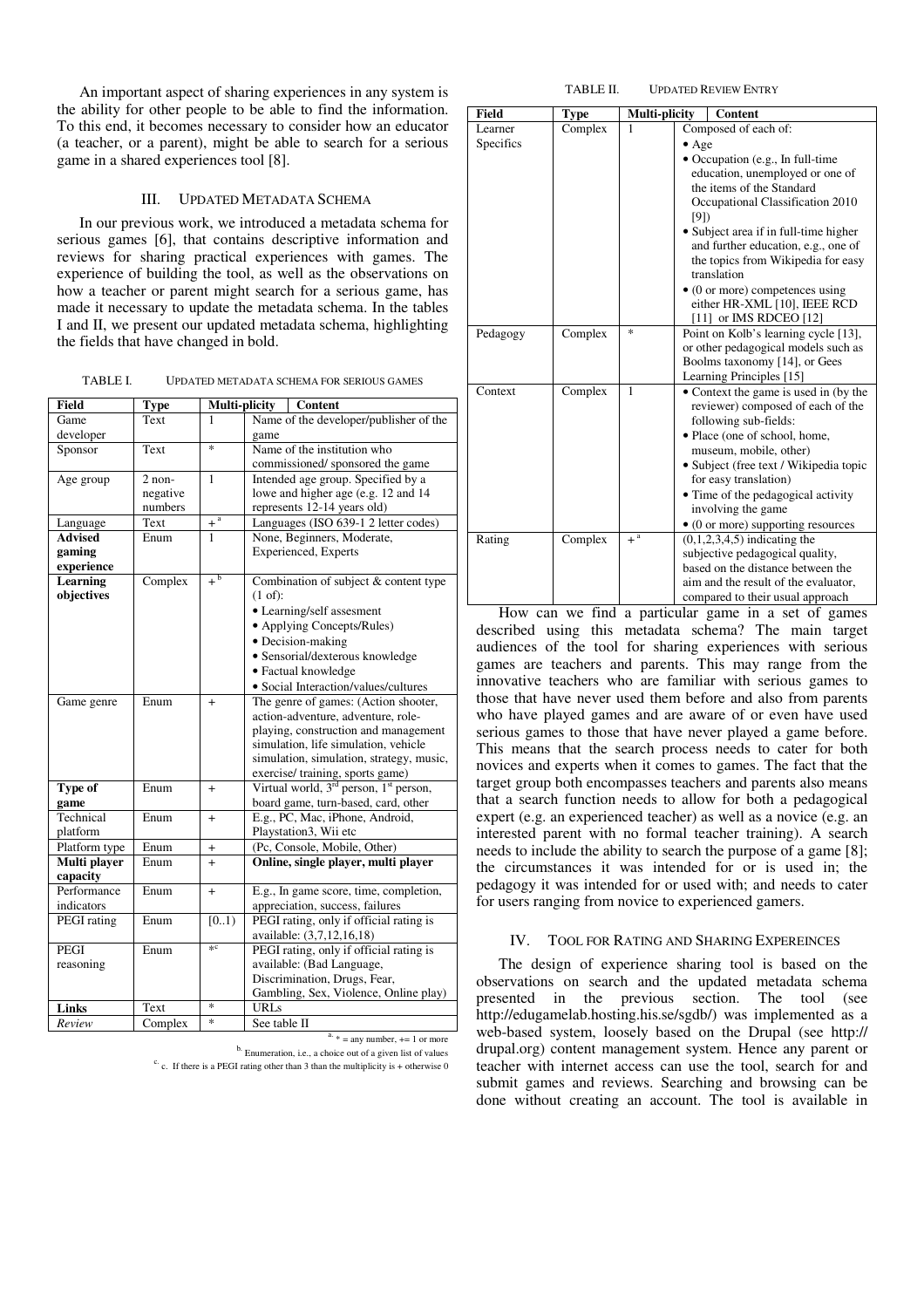French and English, showing only content in the relevant language and features a search interface. The search interface has a free text field, for searching in game titles and descriptions, similar to many search interfaces in web sites such as search engines. In addition, it features an interface that allows teachers or parents to find games based on what they plan to achieve with the game. The top of the page has the number of games and reviews found. For example, if a teacher is looking for a mathematics game to use in the classroom, the number of games found is too large. By further indicating target ages and educational context (e.g. primary school) the teacher can then restrict the games and reviews to a lower number of just those games that might be of interest.

Results are shown in an overview. This overview contains both games and reviews that fit the search criteria. It is possible that a game does not show up while one of its reviews does or vice-versa, if a reviewer used a game for a purpose other than it was originally designed for.

In order to achieve our aim of creating a tool that supports sharing of experiences with educational games, it is important to find a balance between requiring very detailed information, to enhance data quality, and the amount of effort needed to add games and reviews, which is linked to people's willingness to add data, affecting the quantity of data available. The fields in the tool are based on the metadata set but only a small set is mandatory. The tool is also pre-populated with games with a PEGI rating. In the next section we will see that this actually causes some confusion as it initially leads to a large amount of games with only minimal information and very few reviews. It does however mean that for a large amount of commercial games users do not have to add them completely from scratch. The interface displays the available choices for most fields such as technical platforms, making it considerably easier to fill in. We also decided to make only few fields mandatory.

Adding a game is divided into 3 steps. In the first step a user is asked to fill in the following basic information *title*, *game producer*, *game developer*, *sponsor*, *release date*, *country*, *technical platform*, *additional technical platforms*, *multiplayer* and *license type*, with only the title mandatory. In the following step more information can be provided as follows: *content type*, *game genre, representation*, *intended subject*, *detailed subject*, *intended educational context*, *educational purpose*, *performance indicator*, *game language*, *interaction type*, *logging* and *links to additional resources*. These are all optional. Finally in the last step more information is added about the audience in terms of age range and *required gaming experience*.

Reviewing a game starts with a search for the game. If the game is not found, it needs to be added first. Once located a game can be reviewed by clicking on *more info* this then shows a review button, which opens the review interface. This interface is also divided into 3 sections. There is an important overlap between adding and reviewing games when it comes to indicating the pedagogy and context of use. This is intentional as games may be used in a context that is different from the context they were originally intended for. For example, Minecraft (minecraft.net) is a sandbox game that allows free play, but has been used for various teaching purposes, e.g.

mathematics, language, and history (see for example: minecraftteacher.tumblr.com/). The review does not have any mandatory fields. The first step asks a reviewer for details about the *Reviewer Role*, *Educational Context*, *Educational Context Keywords*, *Subject in which the game is used*, *Detailed subject*, *Group Size*, *Place of Use*. The second step gathers information about the *Play Time*, *Time of Pedagogical Activity*, *Teacher Role* and the final step about *Additional Context Details*, *Additional User Details*, *Relation to Curriculum*, *Valuable Experiences and Links to Additional Resources*. In this third step there are also 3 star ratings, for rating the game: *Rating as motivator*, *Rating as an enhancer of learning speed*, *Rating as enhancer of higher level skills*. The rationale behind this is that a game may be motivational but that could slow the learner down, or some type of games may increase either the speed at which players learn, or higher order skills such as critical reflection on the topic.

#### V. PRELIMINARY EVALUATION AND IMRPOVEMENTS

We conducted a preliminary evaluation of the tool for sharing experiences with serious games at workshops in France. These workshops hosted training for teachers interested in novel teaching methodologies. In these workshops experts from the science museum Universcience in Paris and the CRDP de Créteil, a regional teacher and education network in the Créteil region of Paris introduced the topic of serious games and asked seven volunteers to try out the tool. Due to the low number of participants, collecting direct qualitative feedback was seen as more useful than distributing a questionnaire. Below we list the main findings of this evaluation and updates to the tool we have made.

- The import of PEGI rated games introduced a lot of games into the tool. In the trial phase, the tool contained few reviews since the workshop participants were among the first to use the tool. This created real confusion. The fact that for most of these games the metadata schema was only partially populated (due to the PEGI import) made this worse. For the current version we have hidden the PEGI imported games. When a user adds a game that is also a PEGI game, it will appear with the PEGI information already populated.
- Feedback from the workshops indicates that participants struggle to use the tool. Although there was a user manual and introduction planned for the workshops, the workshop hosts decided not to use these as they were only available in English. So clearly teachers will need some help and instructions to be able to use the tool. The user guide is currently being translated into French and should be translated into any future languages added to the system.
- Detailed feedback indicated that the grouping of fields was somewhat unclear. The latest version features a colour coding and revised grouping of fields. In particular when adding a game, fields are grouped by descriptive, technical and pedagogical fields. *Intended subject* and *content type* fields are together renamed as *learning objectives*, *representation* is renamed to *type of game* and *multiplayer* is renamed to *multiplayer capacity*, where *online* is one of the options that can be selected together with *single* or *multi player*. *Additional links* will be renamed to *links*.